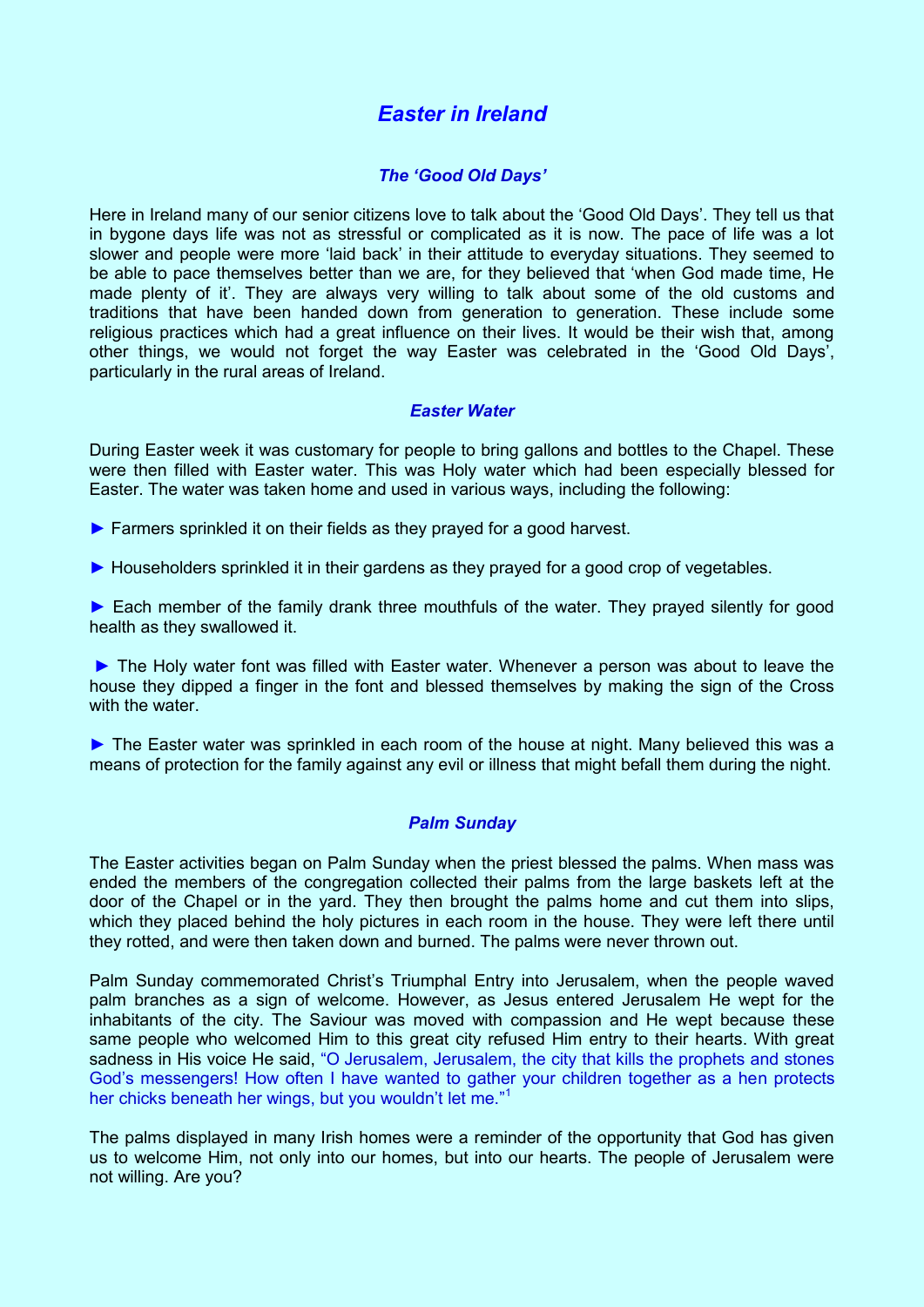# *Spy Wednesday*

Spy Wednesday commemorated the betrayal of Jesus by Judas Iscariot. At the special service in the Chapel that night the congregation was reminded of the fact that it is not the outward appearance which is important, but the heart. As far as many people were concerned, Judas seemed to be a model follower of Christ. Outwardly, he was doing what was right. He attended the place of worship and performed his religious duties but his heart was far from God. According to the Scriptures the outward performance of religious duties is no indication that your heart is right with God. The Lord highlighted the seriousness of religious hypocrisy. 'And so the Lord says, "These people say they are mine. They honour me with their lips, but their hearts are far from me. And their worship of me is nothing but man-made rules learned by rote'.<sup>2</sup>

# *Holy Thursday*

On Holy Thursday the Blessing of the Oils took place. This ceremony was a reminder of the oils which were used to anoint the body of Jesus after His death. The service in the Chapel that night included sounds similar to whips cracking. This reminded the people in the congregation of the scourging which Christ endured at the hands of Pilate's soldiers.

# *Good Friday*

At three o'clock on Good Friday the death of Jesus was remembered at a special service in the Chapel. The 'Adoration of the Cross' took place when a large crucifix, veiled in violet-coloured cloth, was brought to the altar. It was then unveiled and brought to the altar rails. The members of the congregation could then approach and adore the cross. At this point the 'Kissing of the Cross' took place. The worshippers had the opportunity to kiss the wounds on the hands, feet and side of the image of the dead Christ. The people then prayed at the 'Stations of the Cross', a number of images depicting the passion of Christ.

The readings from the Scriptures left people in no doubt concerning the fact that Jesus died as a substitute for sinners. 'Yet it was our weaknesses he carried; it was our sorrows that weighed him down. And we thought his troubles were a punishment from God, a punishment for his own sins! But he was pierced for our rebellion, crushed for our sins. He was beaten so we could be whole. He was whipped so we could be healed. All of us, like sheep, have strayed away. We have left God's paths to follow our own. Yet the LORD laid on him the sins of us all'.<sup>3</sup>

#### *Easter Saturday*

One of the ancient Irish traditions practised on Easter Saturday involved children. Early in the morning the youngsters left home, carrying a basket or a milk gallon. They walked many miles, collecting eggs for Easter, and were determined to fill their gallon or basket before returning home. Most of the farm houses in the area were visited that day. Many of the farmers' wives reared hens, and had a supply of eggs ready when the young visitors arrived. It was of the utmost importance that each family had plenty of eggs for breakfast on Easter Sunday.

Easter Saturday was known as Confessions Day. The priests heard confessions throughout most of the day. Some people walked many miles to confess their sins and to receive absolution from the priest. People were obliged to fulfil their Easter Duty by going to confession and receiving communion.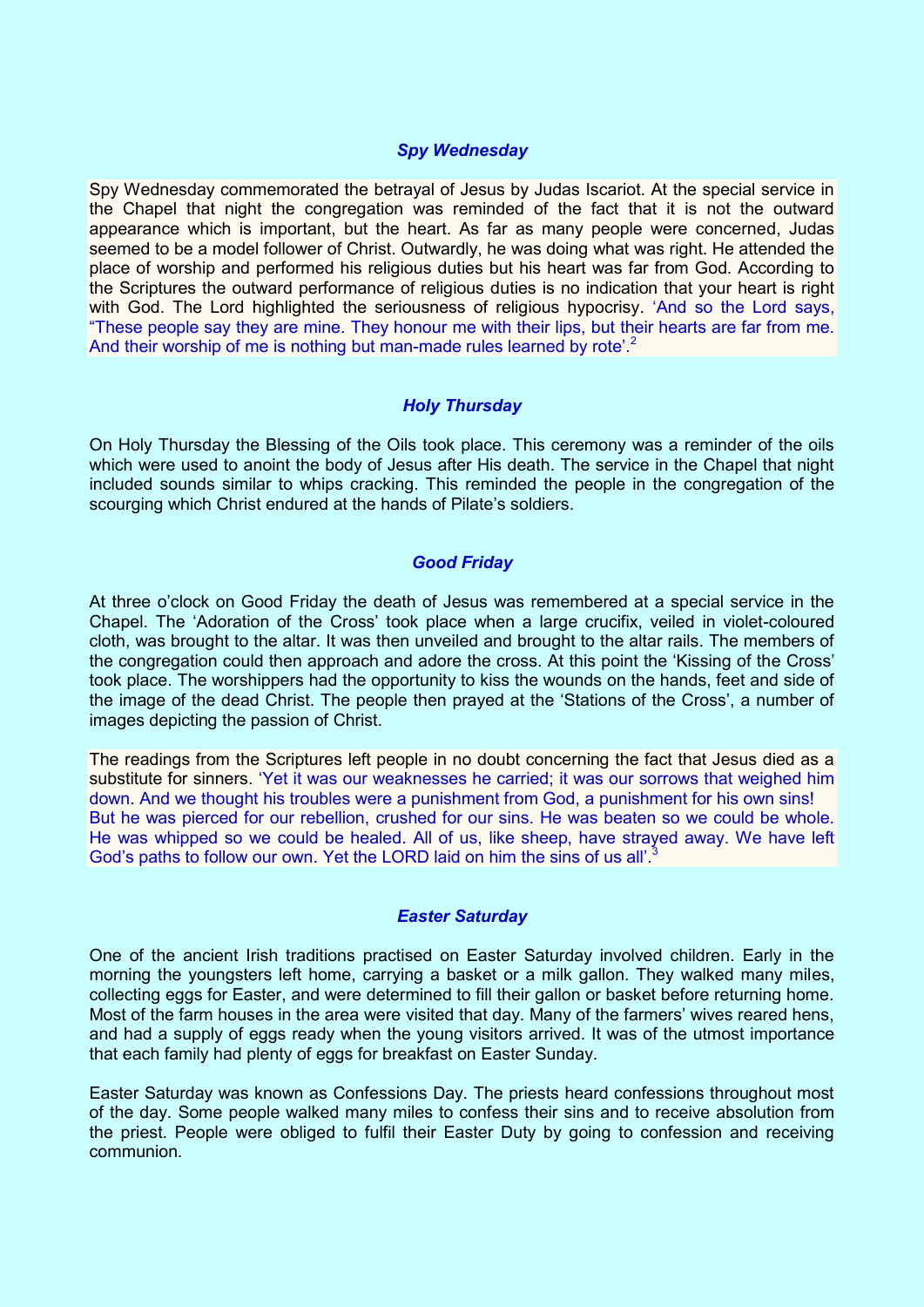#### *Easter Sunday*

On Easter Sunday morning many families enjoyed a good breakfast, which consisted of the eggs that had been collected by the children on the previous day. Most of the people had been fasting since midnight on Saturday and had received communion on Sunday morning. When they arrived home after attending Mass they were very glad to partake of the eggs, some of which had been boiled, fried or scrambled.

For most Irish families the activities of Easter Sunday included a visit to the graveyard. The Rosary was usually recited as people visited the graves of their loved ones who had passed away. There are a number of Famine graveyards in Ireland. Multitudes of men, women and children perished during the Great Famine of 1845 – 49, and the remains of many of them rest in these graveyards, awaiting the resurrection. On Easter Sunday these unfortunate victims of hunger and disease were especially remembered, and prayers were offered for the repose of their souls. The desire of those who visited the graveyards was that one day they would be reunited with their loved ones in Heaven.

The message of Easter makes this possible, for it points us to Jesus. He died upon the cross as a substitute for sinners. According to the Scriptures we are ALL sinners. 'As the Scriptures say, "No one is righteous—not even one.<sup>4</sup> For everyone has sinned; we all fall short of God's glorious standard<sup>'.5</sup> As sinners we are ALL subject to sin's penalty. 'For the wages [penalty] of sin is death, but the free gift of God is eternal life through Christ Jesus our Lord.<sup>6</sup> But cowards, unbelievers, the corrupt, murderers, the immoral, those who practice witchcraft, idol worshipers, and all liars—their fate is in the fiery lake of burning sulfur. This is the second death'.<sup>7</sup>

#### *Amazing Grace*

A man once asked the apostle Paul, "What must I do to be saved?"<sup>8</sup> Perhaps you are asking the same question! The fact that salvation cannot be earned, bought or merited is emphasized throughout the Bible. No one can be saved as a result of doing good works or by anything the church might do on their behalf. According to the Scriptures, 'He saved us, not because of the righteous things we had done, but because of his mercy. He washed away our sins, giving us a new birth and new life through the Holy Spirit.<sup>9</sup> God saved you by his grace when you believed. And you can't take credit for this; it is a gift from God. Salvation is not a reward for the good things we have done, so none of us can boast about it'.<sup>10</sup>

Paul highlights the fact that salvation is a FREE GIFT. 'For the wages [penalty] of sin is death, but the free gift of God is eternal life through Christ Jesus our Lord.<sup>11</sup> For the grace of God has been revealed, bringing salvation to all people'.<sup>12</sup> The grace of God is His unmerited favour to helpless sinners. This grace was demonstrated when God sent His only begotten Son to the cross on our behalf. Christ became the sinner's substitute. All the guilt of our sins was put to His account. On the cross He paid the penalty for sin that we should have paid. God's grace was manifested as Jesus suffered Hell on the cross so that we need not go to Hell.

#### *The Easter Message*

Most of the people who lived in Ireland in bygone days did not own a Bible, or have access to one, so they depended very much upon what they heard in the churches. Many of them learned a lot as a result of listening very carefully to the Scripture readings at the religious services held during Easter week. The readings from the Word of God reminded them not only of Christ's death, but also of His resurrection. In the Gospel of Mark it is recorded that when some of Christ's disciples came to His tomb they discovered that He had already risen from the dead. 'But the angel said, "Don't be alarmed. You are looking for Jesus of Nazareth who was crucified. He isn't here! He is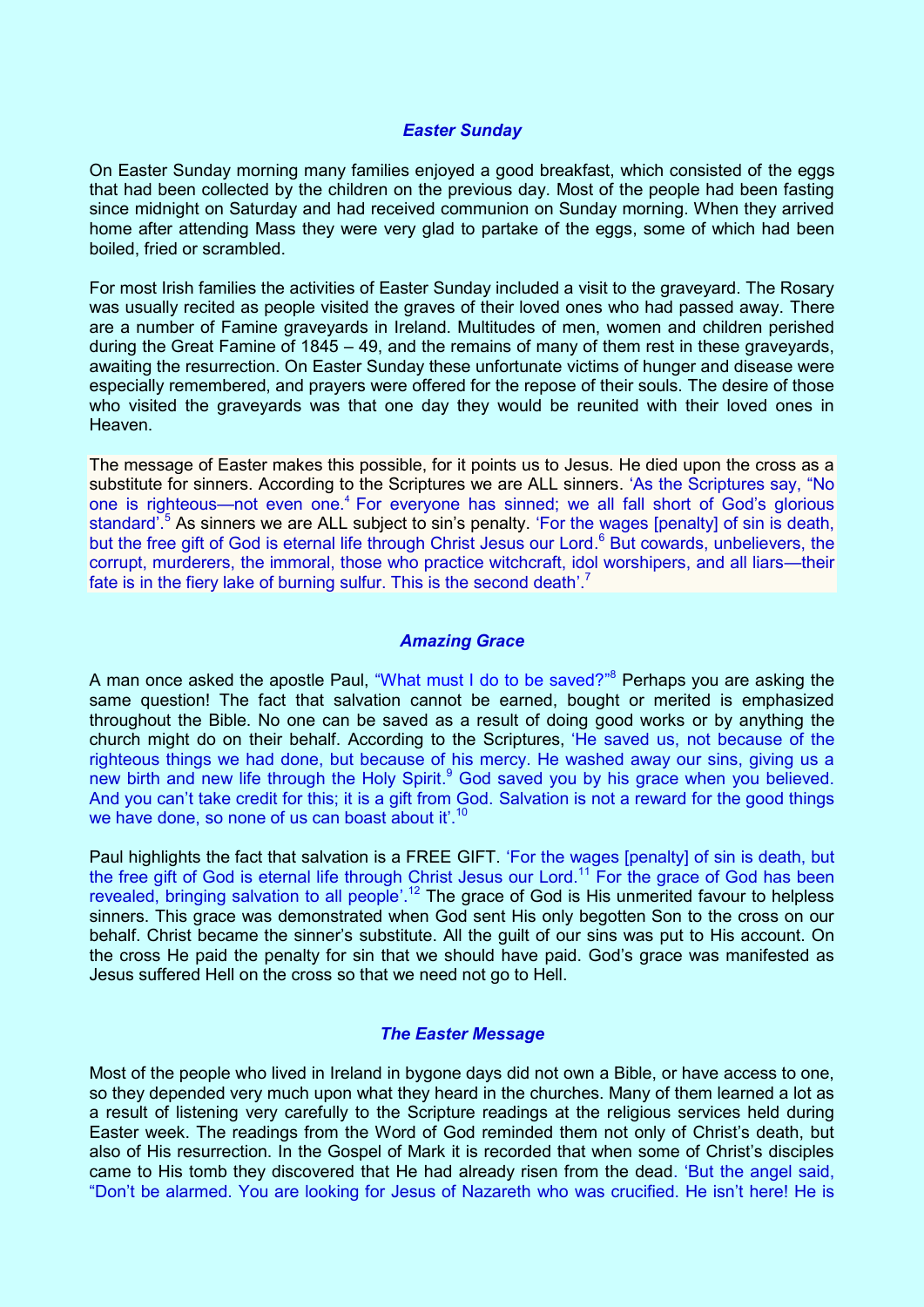risen from the dead! Look, this is where they laid his body." <sup>13</sup> The apostle Paul said, "I passed on to you what was most important and what had also been passed on to me. Christ died for our sins, just as the Scriptures said. He was buried, and he was raised from the dead on the third day, just as the Scriptures said."<sup>14</sup>

The author of the Book of Hebrews highlights the fact that 'God's will was for us to be made holy by the sacrifice of the body of Jesus Christ, once for all time.<sup>15</sup> The Son radiates God's own glory and expresses the very character of God, and he sustains everything by the mighty power of his command. When he had cleansed us from our sins, he sat down in the place of honor at the right hand of the majestic God in heaven.<sup>16</sup> With his own blood—not the blood of goats and calves—he entered the Most Holy Place once for all time and secured our redemption forever.<sup>17</sup> For by that one offering he forever made perfect those who are being made holy.<sup>18</sup> Therefore he is able, once and forever, to save those who come to God through him. He lives forever to intercede with God on their behalf'.<sup>19</sup> The Scriptures make it clear that the resurrection of Jesus was evidence of the fact that His substitutionary sacrifice for sins had been accepted.

Through His death on the cross Jesus secured a Pardon for all who will repent of their sins and put their faith in Him. Repentance includes not only sorrow or remorse, but also a determination to turn away from sin. To put your faith in Christ means to trust Him, rely on Him and depend upon Him for salvation.

# *Resurrection Life*

We have been reminded of those who welcomed Jesus to their city but refused to welcome Him into their hearts. "You were not willing", Jesus said. Friend, what about YOU? Are YOU willing to invite Him into your heart as Saviour and Lord? Jesus says, "Look! I stand at the door and knock. If you hear my voice and open the door, I will come in, and we will share a meal together as friends."<sup>20</sup> Why not invite Him into your life right NOW? 'For God says, "At just the right time, I heard you. On the day of salvation, I helped you." Indeed, the "right time" is now. Today is the day of salvation'. 21

If you acknowledge the fact that you are a sinner, come to the Lord in sincere repentance and ask Him to forgive you, He will. 'But if we confess our sins to him, he is faithful and just to forgive us our sins and to cleanse us from all wickedness'.<sup>22</sup> God will forgive not just some of your sins, or even most of them. He will forgive ALL of them. 'But if we are living in the light, as God is in the light, then we have fellowship with each other, and the blood of Jesus, his Son, cleanses us from all sin<sup>23</sup> If you put your faith in Him (depend upon Him for salvation) He will save your soul, 'For "Everyone who calls on the name of the LORD will be saved."<sup>24</sup>

Here in Ireland, Easter Sunday has traditionally been a day of great joy, as people celebrated the resurrection of our Saviour. Friend, this can be a very special time for you when you can experience the resurrection power of the Easter message in your own life.

# Jesus said, "**I am the resurrection and the life**." 25

Invite the risen Christ into your heart as Saviour and Lord and begin a new life this Easter.

© Dick Keogh